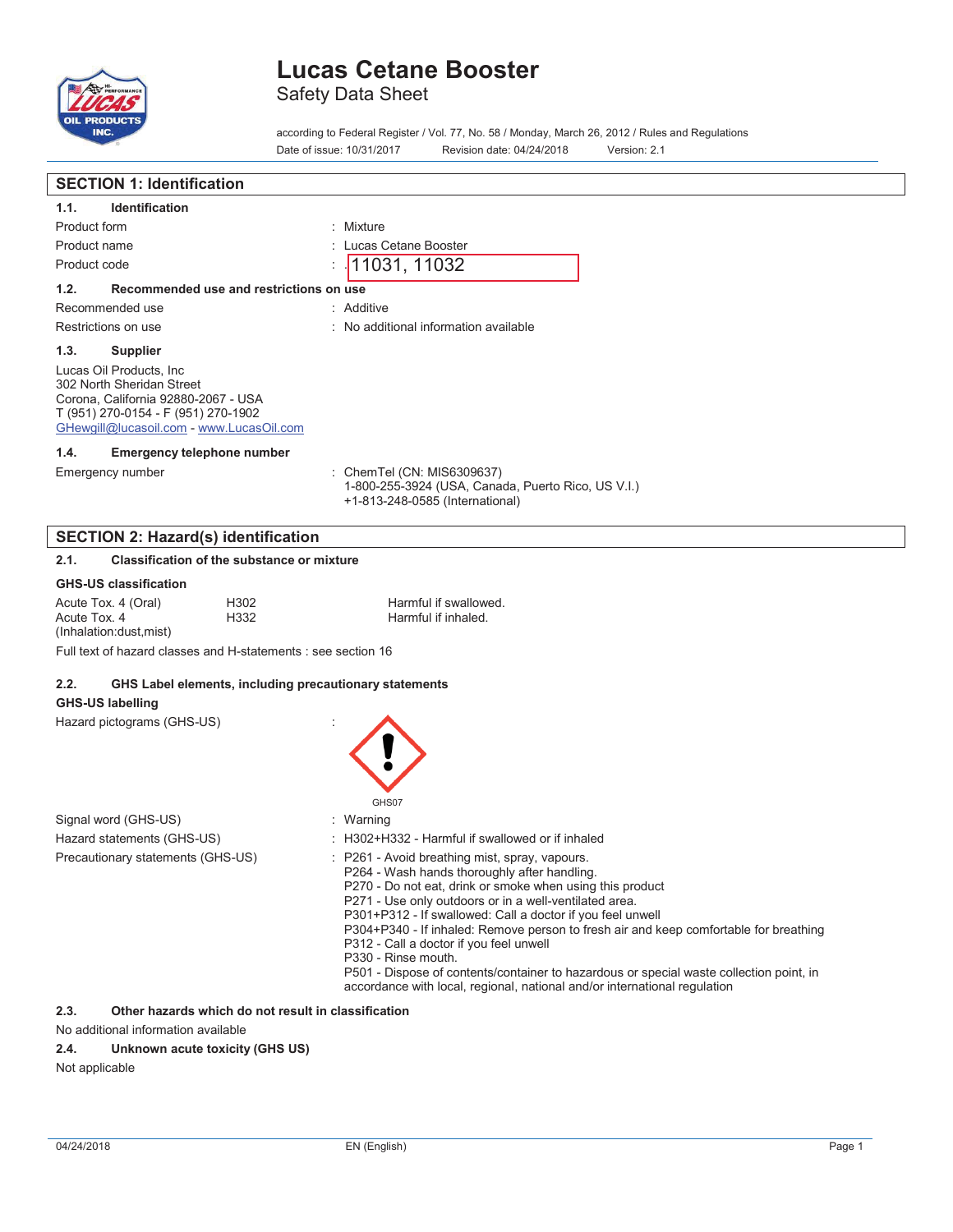Safety Data Sheet

according to Federal Register / Vol. 77, No. 58 / Monday, March 26, 2012 / Rules and Regulations

### **SECTION 3: Composition/information on ingredients**

### **3.1. Substances**

### Not applicable

### **3.2. Mixtures**

| <b>Name</b>                                                              | <b>Product identifier</b> | $\frac{0}{0}$ | <b>GHS-US classification</b>                                                                                                                 |
|--------------------------------------------------------------------------|---------------------------|---------------|----------------------------------------------------------------------------------------------------------------------------------------------|
| 2-ethylhexyl nitrate                                                     | (CAS-No.) 27247-96-7      | $25 - 30$     | Flam. Lig. 4, H227<br>Acute Tox. 4 (Oral), H302<br>Acute Tox. 4 (Dermal), H312<br>Acute Tox. 4 (Inhalation), H332<br>Aquatic Chronic 2, H411 |
| Hydrocarbons, C10-C13, n-alkanes, isoalkanes, cyclics, < 2%<br>aromatics | (CAS-No.) 68551-17-7      | $0.5 - 1.5$   | Flam. Lig. 4, H227<br>Asp. Tox. 1, H304                                                                                                      |
| Hydrocarbons, C11-14, n-alkanes, isoalkanes, cyclic, <2%<br>aromatics    | (CAS-No.) 64742-47-8      | $0.5 - 2.5$   | Flam. Lig. 4, H227<br>Asp. Tox. 1, H304                                                                                                      |
| 2-ethylhexan-1-ol                                                        | (CAS-No.) 104-76-7        | $0.1 - 1$     | Flam. Lig. 4, H227<br>Acute Tox. 4 (Inhalation), H332<br>Skin Irrit. 2. H315<br>Eye Irrit. 2A, H319<br>STOT SE 3, H335                       |

**\*Chemical name, CAS number and/or exact concentration have been withheld as a trade secret** 

Full text of hazard classes and H-statements : see section 16

| <b>SECTION 4: First-aid measures</b>                            |                                                                                                                                                                           |
|-----------------------------------------------------------------|---------------------------------------------------------------------------------------------------------------------------------------------------------------------------|
| Description of first aid measures<br>4.1.                       |                                                                                                                                                                           |
| First-aid measures general                                      | : Never give anything by mouth to an unconscious person. If you feel unwell, seek medical<br>advice (show the label where possible).                                      |
| First-aid measures after inhalation                             | : Assure fresh air breathing. Allow the victim to rest. Remove person to fresh air and keep<br>comfortable for breathing. Call a POISON CENTER/doctor if you feel unwell. |
| First-aid measures after skin contact                           | : Remove affected clothing and wash all exposed skin area with mild soap and water, followed<br>by warm water rinse.                                                      |
| First-aid measures after eye contact                            | : Rinse immediately with plenty of water. Obtain medical attention if pain, blinking or redness<br>persists.                                                              |
| First-aid measures after ingestion                              | : Rinse mouth. Do NOT induce vomiting. Call a POISON CENTER/doctor if you feel unwell.                                                                                    |
| 4.2.<br>Most important symptoms and effects (acute and delayed) |                                                                                                                                                                           |
| Symptoms/effects after inhalation                               | : Danger of serious damage to health by prolonged exposure through inhalation. Harmful if<br>inhaled.                                                                     |
| Symptoms/effects after ingestion                                | : Swallowing a small quantity of this material will result in serious health hazard. Harmful if<br>swallowed.                                                             |

#### **4.3. Immediate medical attention and special treatment, if necessary**

Treat symptomatically.

|                                | <b>SECTION 5: Fire-fighting measures</b>                       |                                                                                                                                                                          |
|--------------------------------|----------------------------------------------------------------|--------------------------------------------------------------------------------------------------------------------------------------------------------------------------|
| 5.1.                           | Suitable (and unsuitable) extinguishing media                  |                                                                                                                                                                          |
|                                | Suitable extinguishing media                                   | : Foam. Dry powder. Carbon dioxide. Water spray. Sand.                                                                                                                   |
|                                | Unsuitable extinguishing media                                 | : Do not use a heavy water stream.                                                                                                                                       |
| 5.2.                           | Specific hazards arising from the chemical                     |                                                                                                                                                                          |
| Fire hazard                    |                                                                | : Burning produces irritating, toxic and noxious fumes.                                                                                                                  |
| Reactivity                     |                                                                | : No dangerous reactions known.                                                                                                                                          |
| 5.3.                           | Special protective equipment and precautions for fire-fighters |                                                                                                                                                                          |
| Firefighting instructions      |                                                                | : Use water spray or fog for cooling exposed containers. Exercise caution when fighting any<br>chemical fire. Prevent fire fighting water from entering the environment. |
| Protection during firefighting |                                                                | : Do not enter fire area without proper protective equipment, including respiratory protection.                                                                          |
|                                | <b>SECTION 6: Accidental release measures</b>                  |                                                                                                                                                                          |
| 6.1.                           |                                                                | Personal precautions, protective equipment and emergency procedures                                                                                                      |

### General measures **interpretatal measures** : Avoid all eye and skin contact and do not breathe vapour and mist. Use personal protective equipment as required. Ensure adequate ventilation.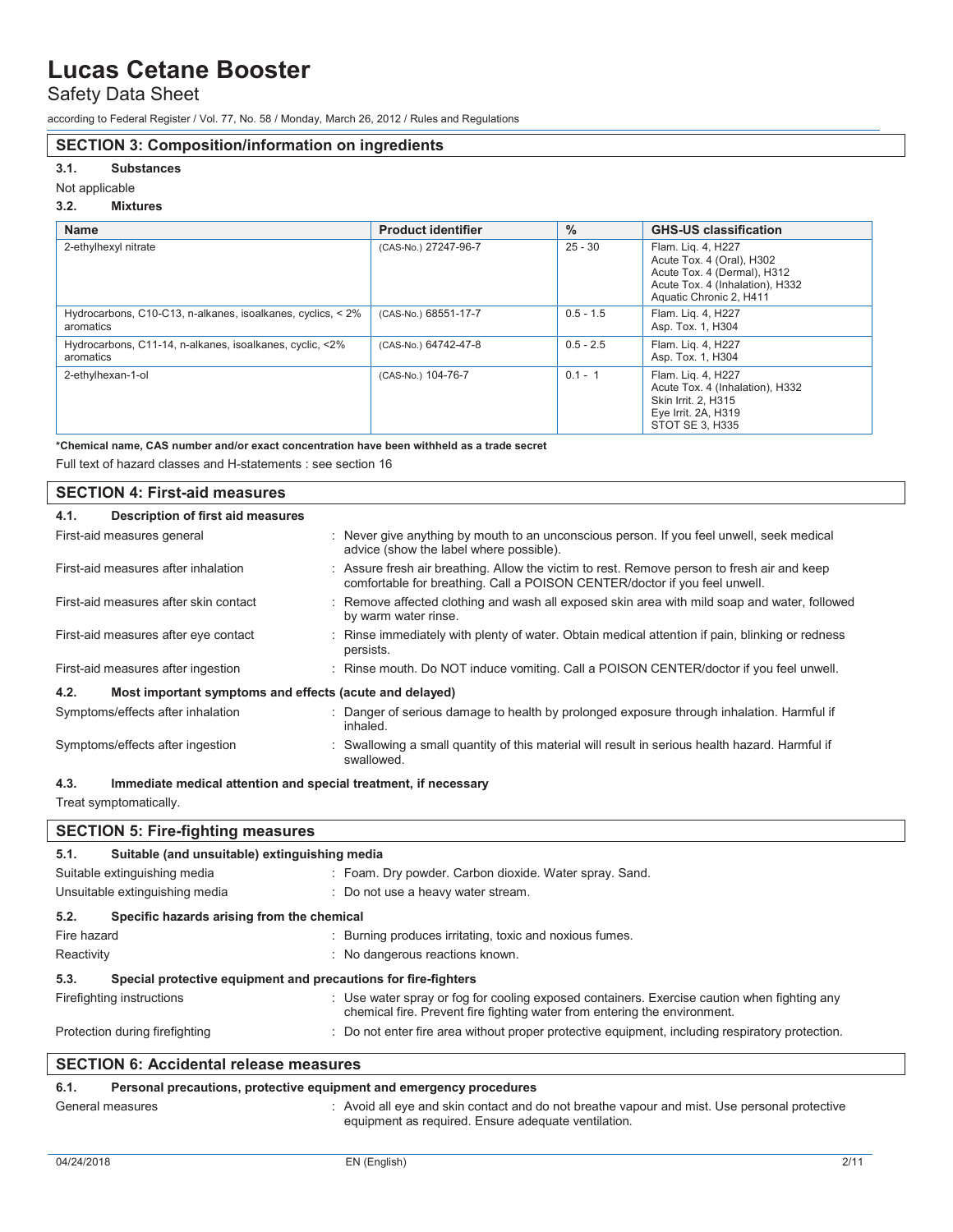## Safety Data Sheet

according to Federal Register / Vol. 77, No. 58 / Monday, March 26, 2012 / Rules and Regulations

| For non-emergency personnel<br>6.1.1.                        |                                                                                                                                                   |
|--------------------------------------------------------------|---------------------------------------------------------------------------------------------------------------------------------------------------|
| Protective equipment                                         | $\therefore$ Refer to section 8.2.                                                                                                                |
| Emergency procedures                                         | : Evacuate unnecessary personnel.                                                                                                                 |
| For emergency responders<br>6.1.2.                           |                                                                                                                                                   |
| Protective equipment                                         | $\therefore$ Refer to section 8.2.                                                                                                                |
| <b>Emergency procedures</b>                                  | : Ventilate area.                                                                                                                                 |
| <b>Environmental precautions</b><br>6.2.                     |                                                                                                                                                   |
| Prevent entry to sewers and public waters.                   |                                                                                                                                                   |
| 6.3.<br>Methods and material for containment and cleaning up |                                                                                                                                                   |
| For containment                                              | : Contain any spills with dikes or absorbents to prevent migration and entry into sewers or<br>streams.                                           |
| Methods for cleaning up                                      | : Soak up spills with inert solids, such as clay or diatomaceous earth as soon as possible. Collect<br>spillage. Store away from other materials. |
| Reference to other sections<br>6.4.                          |                                                                                                                                                   |
|                                                              | Section 13: disposal information. Section 7: safe handling. Section 8: personal protective equipment.                                             |

### **SECTION 7: Handling and storage 7.1. Precautions for safe handling**  Precautions for safe handling : Wash hands and other exposed areas with mild soap and water before eating, drinking or smoking and when leaving work. Provide good ventilation in process area to prevent formation of vapour. Use only outdoors or in a well-ventilated area. Avoid all eye and skin contact and do not breathe vapour and mist. Hygiene measures **interpretent contract of the STS** on not eat, drink or smoke when using this product. **7.2. Conditions for safe storage, including any incompatibilities**  Storage conditions **Storage conditions** : Keep container closed when not in use. Incompatible products : Strong bases. Strong acids. Strong oxidizers. Incompatible materials : Sources of ignition. Direct sunlight. Storage area **in the state of the state of the Store in dry**, cool, well-ventilated area.

### **SECTION 8: Exposure controls/personal protection**

### **8.1. Control parameters**

| 2-ethylhexyl nitrate (27247-96-7)                                                  |
|------------------------------------------------------------------------------------|
| Not applicable                                                                     |
| Hydrocarbons, C11-14, n-alkanes, isoalkanes, cyclic, <2% aromatics (64742-47-8)    |
| Not applicable                                                                     |
| 2-ethylhexan-1-ol (104-76-7)                                                       |
| Not applicable                                                                     |
| Hydrocarbons, C10-C13, n-alkanes, isoalkanes, cyclics, < 2% aromatics (68551-17-7) |
| Not applicable                                                                     |

### **8.2. Appropriate engineering controls**

Appropriate engineering controls : Avoid splashing. Emergency eye wash fountains and safety showers should be available in the immediate vicinity of any potential exposure. Provide local exhaust or general room ventilation. Environmental exposure controls : Prevent leakage or spillage. Prevent contaminated water run-off.

### **8.3. Individual protection measures/Personal protective equipment**

### **Personal protective equipment:**

Avoid all unnecessary exposure.

### **Hand protection:**

Wear suitable gloves resistant to chemical penetration. nitrile rubber gloves. neoprene gloves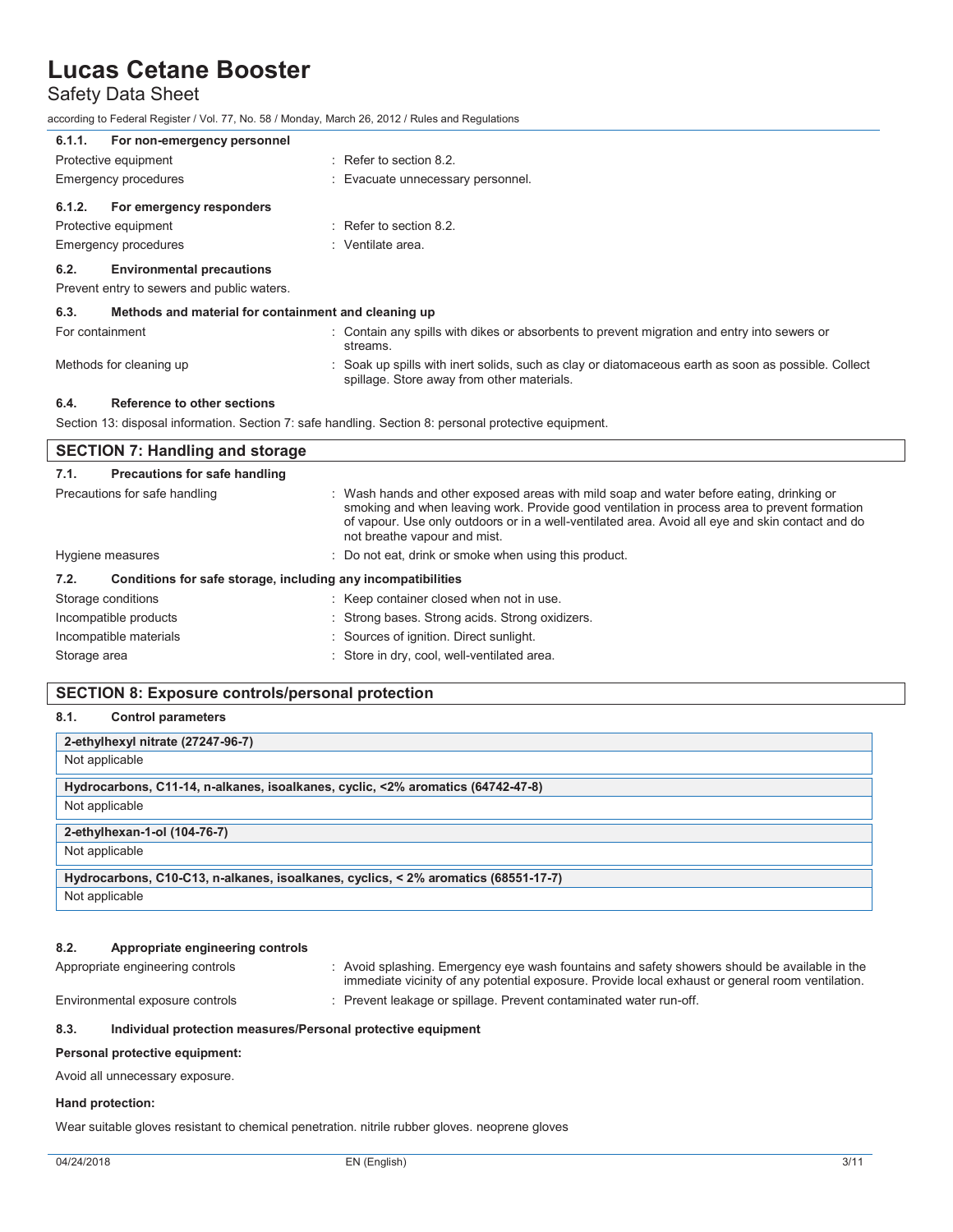## Safety Data Sheet

according to Federal Register / Vol. 77, No. 58 / Monday, March 26, 2012 / Rules and Regulations

### **Eye protection:**

Chemical goggles or safety glasses

### **Respiratory protection:**

No special respiratory protection equipment is recommended under normal conditions of use with adequate ventilation. In case of inadequate ventilation wear respiratory protection. Approved organic vapour respirator. Wear appropriate mask

### **Other information:**

Do not eat, drink or smoke during use.

|                                                               | <b>SECTION 9: Physical and chemical properties</b> |  |  |
|---------------------------------------------------------------|----------------------------------------------------|--|--|
| Information on basic physical and chemical properties<br>9.1. |                                                    |  |  |
| Physical state                                                | : Liquid                                           |  |  |
| Colour                                                        | : No data available                                |  |  |
| Odour                                                         | : No data available                                |  |  |
| Odour threshold                                               | : No data available                                |  |  |
| pH                                                            | : No data available                                |  |  |
| Melting point                                                 | : No data available                                |  |  |
| Freezing point                                                | : No data available                                |  |  |
| Boiling point                                                 | : No data available                                |  |  |
| Flash point                                                   | : 114.4 $^{\circ}$ C                               |  |  |
| Relative evaporation rate (butylacetate=1)                    | : No data available                                |  |  |
| Flammability (solid, gas)                                     | : Non flammable.                                   |  |  |
| Vapour pressure                                               | : No data available                                |  |  |
| Relative vapour density at 20 °C                              | : No data available                                |  |  |
| Relative density                                              | : 0.898                                            |  |  |
| Solubility                                                    | : No data available                                |  |  |
| Log Pow                                                       | : No data available                                |  |  |
| Auto-ignition temperature                                     | : No data available                                |  |  |
| Decomposition temperature                                     | : No data available                                |  |  |
| Viscosity, kinematic                                          | : 21.5 cSt @ 40 °C                                 |  |  |
| Viscosity, dynamic                                            | : No data available                                |  |  |
| <b>Explosive limits</b>                                       | : No data available                                |  |  |
| <b>Explosive properties</b>                                   | : No data available                                |  |  |
| Oxidising properties                                          | : No data available                                |  |  |
| 9.2.<br><b>Other information</b>                              |                                                    |  |  |

No additional information available

## **SECTION 10: Stability and reactivity**

### **10.1. Reactivity**

No dangerous reactions known.

### **10.2. Chemical stability**

Stable under normal conditions.

#### **10.3. Possibility of hazardous reactions**

Hazardous polymerization will not occur.

#### **10.4. Conditions to avoid**

Direct sunlight. Extremely high or low temperatures.

#### **10.5. Incompatible materials**

Strong acids. Strong bases. Strong oxidizers.

#### **10.6. Hazardous decomposition products**

Carbon monoxide. Carbon dioxide.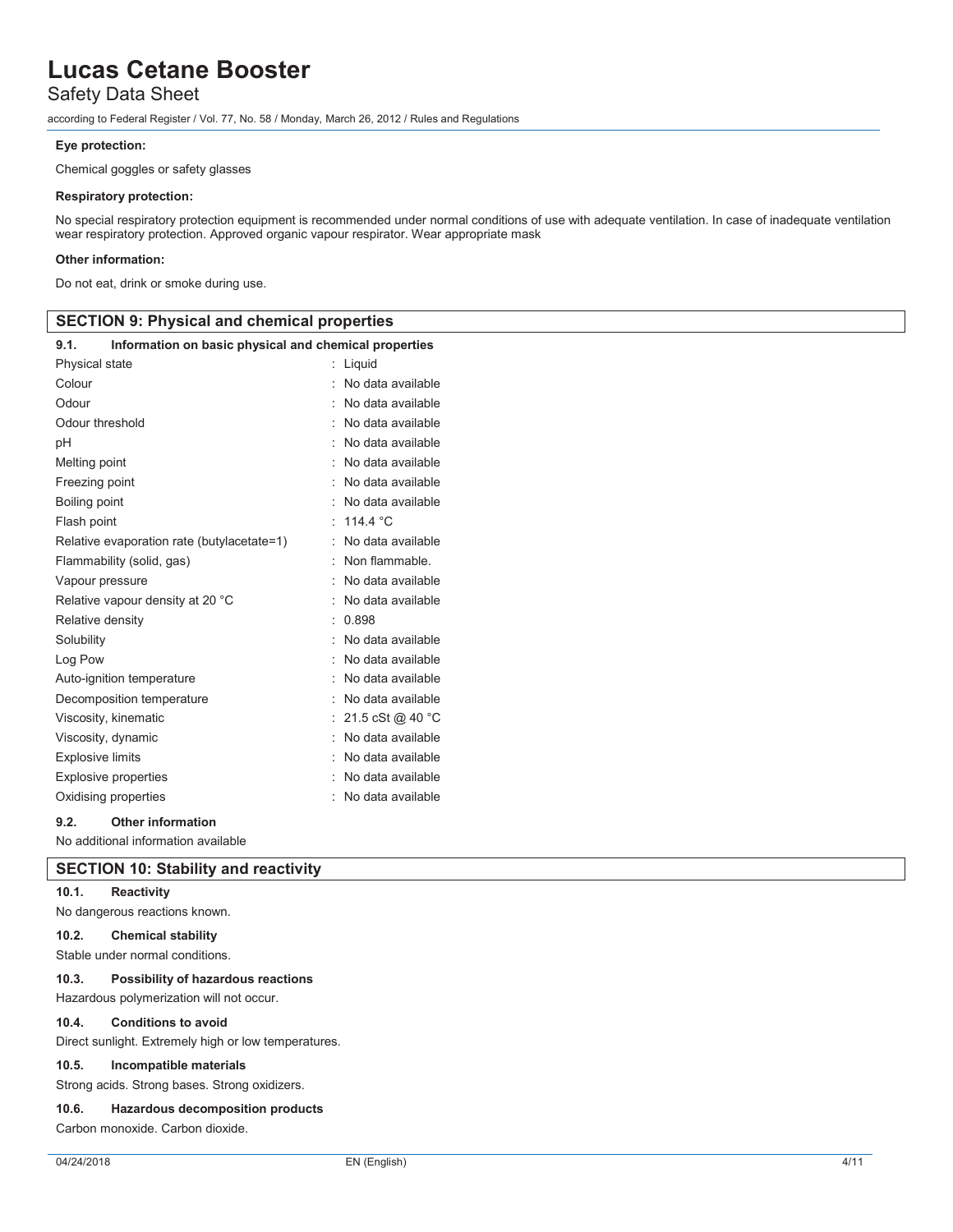Safety Data Sheet

according to Federal Register / Vol. 77, No. 58 / Monday, March 26, 2012 / Rules and Regulations

| <b>SECTION 11: Toxicological information</b>                                       |                                                                                                             |  |
|------------------------------------------------------------------------------------|-------------------------------------------------------------------------------------------------------------|--|
| 11.1.<br>Information on toxicological effects                                      |                                                                                                             |  |
| Likely routes of exposure                                                          | : Inhalation; Skin and eye contact                                                                          |  |
| Acute toxicity                                                                     | : Oral: Harmful if swallowed. Inhalation: dust, mist: Harmful if inhaled.                                   |  |
| <b>Lucas Cetane Booster</b>                                                        |                                                                                                             |  |
| ATE US (oral)                                                                      | 1647.758 mg/kg bodyweight                                                                                   |  |
| ATE US (dust, mist)                                                                | 4.782 mg/l/4h                                                                                               |  |
| 2-ethylhexyl nitrate (27247-96-7)                                                  |                                                                                                             |  |
| ATE US (oral)                                                                      | 500 mg/kg bodyweight                                                                                        |  |
| ATE US (dermal)                                                                    | 1100 mg/kg bodyweight                                                                                       |  |
| ATE US (gases)                                                                     | 4500 ppmv/4h                                                                                                |  |
| ATE US (vapours)                                                                   | 11 mg/l/4h                                                                                                  |  |
| ATE US (dust, mist)                                                                | 1.5 mg/l/4h                                                                                                 |  |
| Hydrocarbons, C11-14, n-alkanes, isoalkanes, cyclic, <2% aromatics (64742-47-8)    |                                                                                                             |  |
| LD50 oral rat                                                                      | > 15000 mg/kg                                                                                               |  |
| LD50 dermal rabbit                                                                 | $>= 3160$ mg/kg                                                                                             |  |
| 2-ethylhexan-1-ol (104-76-7)                                                       |                                                                                                             |  |
| LD50 oral rat                                                                      | 2047 mg/kg male                                                                                             |  |
| LD50 dermal rat                                                                    | > 3000 mg/kg                                                                                                |  |
| LC50 inhalation rat (mq/l)                                                         | 0.89 mg/L (vapour); 5.3 mg/L (vapour (1.1 mg/L) aerosol (4.3 mg/L))                                         |  |
| ATE US (oral)                                                                      | 2047 mg/kg bodyweight                                                                                       |  |
| ATE US (gases)                                                                     | 4500 ppmv/4h                                                                                                |  |
| ATE US (vapours)                                                                   | 11 mg/l/4h                                                                                                  |  |
| ATE US (dust, mist)                                                                | 1.5 mg/l/4h                                                                                                 |  |
| Hydrocarbons, C10-C13, n-alkanes, isoalkanes, cyclics, < 2% aromatics (68551-17-7) |                                                                                                             |  |
| LD50 oral rat                                                                      | > 15000 mg/kg                                                                                               |  |
| LD50 dermal rabbit                                                                 | > 3160 mg/kg                                                                                                |  |
| Skin corrosion/irritation                                                          | : Not classified                                                                                            |  |
| Serious eye damage/irritation                                                      | Not classified                                                                                              |  |
| Respiratory or skin sensitisation                                                  | Not classified                                                                                              |  |
| Germ cell mutagenicity                                                             | Not classified                                                                                              |  |
| Carcinogenicity                                                                    | : Not classified                                                                                            |  |
| Hydrocarbons, C11-14, n-alkanes, isoalkanes, cyclic, <2% aromatics (64742-47-8)    |                                                                                                             |  |
| IARC group                                                                         | Not listed in carcinogenicity class                                                                         |  |
|                                                                                    |                                                                                                             |  |
| Reproductive toxicity                                                              | : Not classified                                                                                            |  |
| Specific target organ toxicity (single exposure)                                   | : Not classified                                                                                            |  |
| Specific target organ toxicity (repeated<br>exposure)                              | Not classified                                                                                              |  |
| Aspiration hazard                                                                  | : Not classified                                                                                            |  |
| Symptoms/effects after inhalation                                                  | Danger of serious damage to health by prolonged exposure through inhalation. Harmful if<br>inhaled.         |  |
| Symptoms/effects after ingestion                                                   | Swallowing a small quantity of this material will result in serious health hazard. Harmful if<br>swallowed. |  |
|                                                                                    |                                                                                                             |  |

**12.1. Toxicity** 

| 2-ethylhexyl nitrate (27247-96-7) |                            |  |
|-----------------------------------|----------------------------|--|
| LC50 fish                         | 2 mg/l 96 h Danio rerio    |  |
| NOEC (acute)                      | 1.52 mg/l 96 h Danio rerio |  |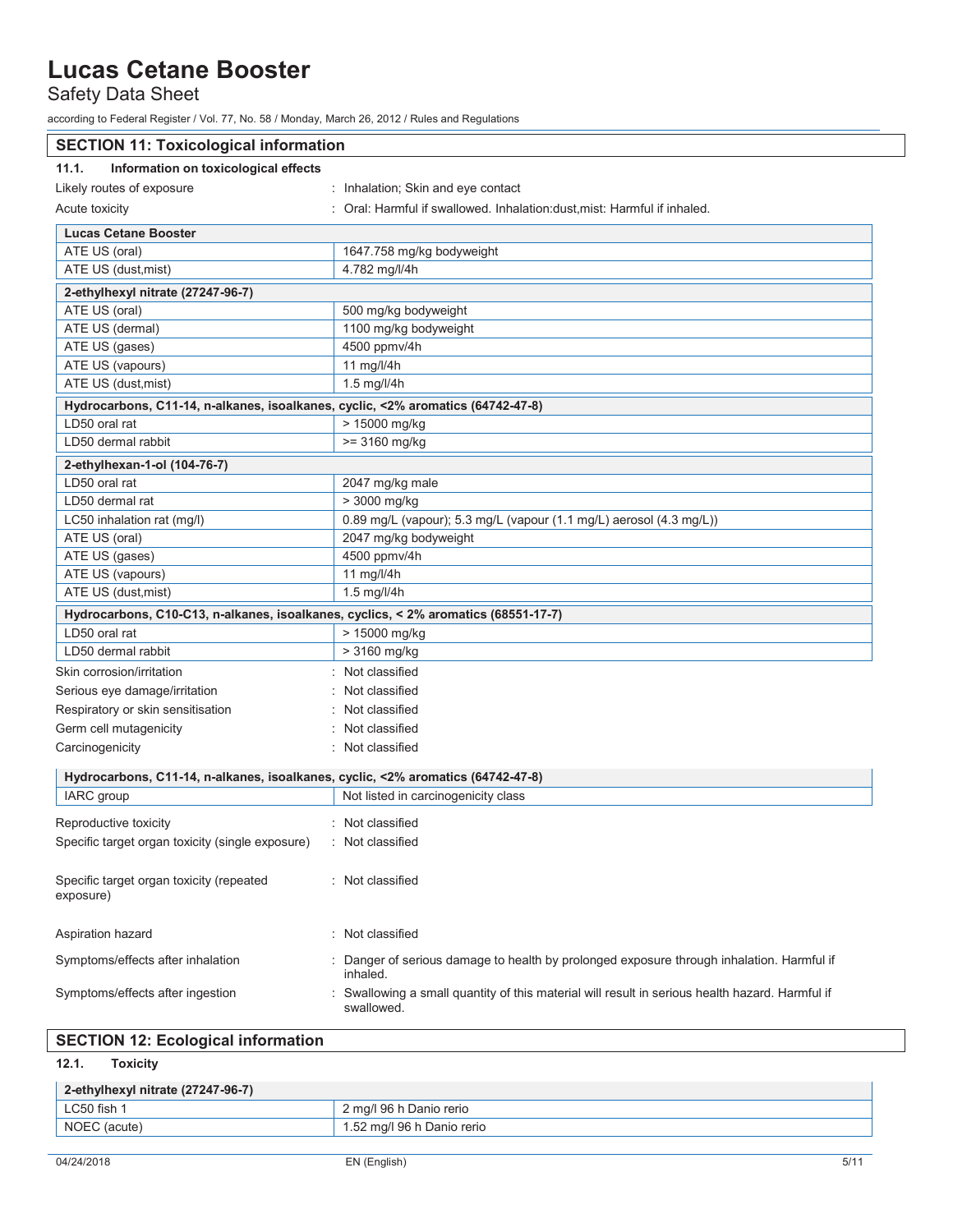Safety Data Sheet

according to Federal Register / Vol. 77, No. 58 / Monday, March 26, 2012 / Rules and Regulations

| Hydrocarbons, C11-14, n-alkanes, isoalkanes, cyclic, <2% aromatics (64742-47-8)    |                                        |  |
|------------------------------------------------------------------------------------|----------------------------------------|--|
| LC50 fish 1                                                                        | $> 1000$ mg/l                          |  |
| EC50 Daphnia 1                                                                     | $> 1000$ mg/l                          |  |
| NOEC chronic fish                                                                  | 0.173 mg/l Estimated. Based on growth. |  |
| 2-ethylhexan-1-ol (104-76-7)                                                       |                                        |  |
| LC50 fish 1                                                                        | 17.1 mg/l 96 h                         |  |
| NOEC (acute)                                                                       | 14 mg/l 96 h                           |  |
| Hydrocarbons, C10-C13, n-alkanes, isoalkanes, cyclics, < 2% aromatics (68551-17-7) |                                        |  |
| LC50 fish 1                                                                        | $> 1000$ mg/l                          |  |
| EC50 Daphnia 1                                                                     | $> 1000$ mg/l                          |  |

### **12.2. Persistence and degradability**

| <b>Lucas Cetane Booster</b>                                                     |  |  |  |
|---------------------------------------------------------------------------------|--|--|--|
| Not established.                                                                |  |  |  |
|                                                                                 |  |  |  |
| Not readily biodegradable.                                                      |  |  |  |
| $0\%28d$                                                                        |  |  |  |
| Hydrocarbons, C11-14, n-alkanes, isoalkanes, cyclic, <2% aromatics (64742-47-8) |  |  |  |
| 69 % 28 days                                                                    |  |  |  |
| 2-ethylhexan-1-ol (104-76-7)                                                    |  |  |  |
| Readily biodegradable.                                                          |  |  |  |
|                                                                                 |  |  |  |

### **12.3. Bioaccumulative potential**

| <b>Lucas Cetane Booster</b>       |                  |
|-----------------------------------|------------------|
| Bioaccumulative potential         | Not established. |
| 2-ethylhexyl nitrate (27247-96-7) |                  |
| Log Pow                           | 5.24             |
| 2-ethylhexan-1-ol (104-76-7)      |                  |
| Log Pow                           | 2.9              |

## **12.4. Mobility in soil**

No additional information available

### **12.5. Other adverse effects**

Other information **COLOGY COLOGY COLOGY COLOGY COLOGY COLOGY COLOGY COLOGY COLOGY COLOGY COLOGY COLOGY COLOGY COLOGY COLOGY COLOGY COLOGY COLOGY COLOGY COLOGY COLOGY COLOGY COLOG** 

| <b>SECTION 13: Disposal considerations</b> |                                                                           |  |
|--------------------------------------------|---------------------------------------------------------------------------|--|
| 13.1.<br>Disposal methods                  |                                                                           |  |
| Sewage disposal recommendations            | Do not dispose of waste into sewer.                                       |  |
| Waste disposal recommendations             | : Dispose in a safe manner in accordance with local/national regulations. |  |
| Ecology - waste materials                  | : Avoid release to the environment.                                       |  |

## **SECTION 14: Transport information**

| <b>Department of Transportation (DOT)</b><br>In accordance with DOT<br>Transport document description | : UN3082 Environmentally hazardous substances, liquid, n.o.s. (2-ethylhexylnitrate), 9, III  |
|-------------------------------------------------------------------------------------------------------|----------------------------------------------------------------------------------------------|
| UN-No.(DOT)<br>Proper Shipping Name (DOT)                                                             | : $UN3082$<br>: Environmentally hazardous substances, liquid, n.o.s.<br>2-ethylhexylnitrate  |
| Transport hazard class(es) (DOT)<br>Packing group (DOT)                                               | $\div$ 9 - Class 9 - Miscellaneous hazardous material 49 CFR 173.140<br>: III - Minor Danger |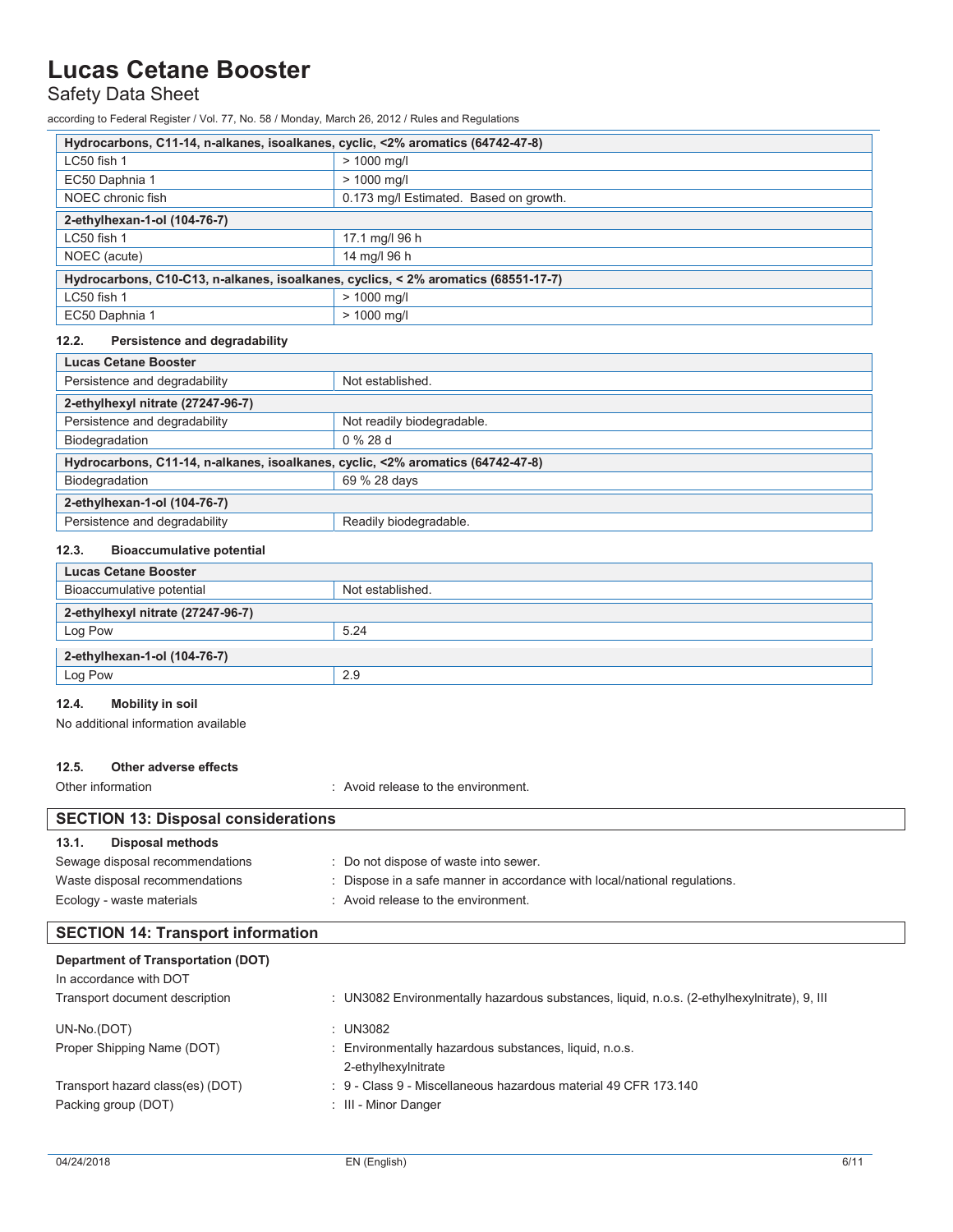Safety Data Sheet

according to Federal Register / Vol. 77, No. 58 / Monday, March 26, 2012 / Rules and Regulations

| Hazard labels (DOT)                                                            | : 9 - Class 9 (Miscellaneous dangerous materials)                                                                                                                                                                                                                                                                                                                                                                                                                                                                                                                                                                                                                                                                                                                                                                                                                                                                                                                                                                                                                                                                                                                                                                                                                                                                                                                                                                                                                                                                                                                                                                                                                                                                                                                                                                                                                                                                                                                                                                                                                                                                                                                                                                                                                                                              |
|--------------------------------------------------------------------------------|----------------------------------------------------------------------------------------------------------------------------------------------------------------------------------------------------------------------------------------------------------------------------------------------------------------------------------------------------------------------------------------------------------------------------------------------------------------------------------------------------------------------------------------------------------------------------------------------------------------------------------------------------------------------------------------------------------------------------------------------------------------------------------------------------------------------------------------------------------------------------------------------------------------------------------------------------------------------------------------------------------------------------------------------------------------------------------------------------------------------------------------------------------------------------------------------------------------------------------------------------------------------------------------------------------------------------------------------------------------------------------------------------------------------------------------------------------------------------------------------------------------------------------------------------------------------------------------------------------------------------------------------------------------------------------------------------------------------------------------------------------------------------------------------------------------------------------------------------------------------------------------------------------------------------------------------------------------------------------------------------------------------------------------------------------------------------------------------------------------------------------------------------------------------------------------------------------------------------------------------------------------------------------------------------------------|
|                                                                                |                                                                                                                                                                                                                                                                                                                                                                                                                                                                                                                                                                                                                                                                                                                                                                                                                                                                                                                                                                                                                                                                                                                                                                                                                                                                                                                                                                                                                                                                                                                                                                                                                                                                                                                                                                                                                                                                                                                                                                                                                                                                                                                                                                                                                                                                                                                |
| DOT Packaging Non Bulk (49 CFR 173.xxx)<br>DOT Packaging Bulk (49 CFR 173.xxx) | : 203<br>: 241                                                                                                                                                                                                                                                                                                                                                                                                                                                                                                                                                                                                                                                                                                                                                                                                                                                                                                                                                                                                                                                                                                                                                                                                                                                                                                                                                                                                                                                                                                                                                                                                                                                                                                                                                                                                                                                                                                                                                                                                                                                                                                                                                                                                                                                                                                 |
| DOT Symbols                                                                    | : G - Identifies PSN requiring a technical name                                                                                                                                                                                                                                                                                                                                                                                                                                                                                                                                                                                                                                                                                                                                                                                                                                                                                                                                                                                                                                                                                                                                                                                                                                                                                                                                                                                                                                                                                                                                                                                                                                                                                                                                                                                                                                                                                                                                                                                                                                                                                                                                                                                                                                                                |
| DOT Special Provisions (49 CFR 172.102)                                        |                                                                                                                                                                                                                                                                                                                                                                                                                                                                                                                                                                                                                                                                                                                                                                                                                                                                                                                                                                                                                                                                                                                                                                                                                                                                                                                                                                                                                                                                                                                                                                                                                                                                                                                                                                                                                                                                                                                                                                                                                                                                                                                                                                                                                                                                                                                |
|                                                                                | : 8 - A hazardous substance that is not a hazardous waste may be shipped under the shipping<br>description "Other regulated substances, liquid or solid, n.o.s.", as appropriate. In addition, for<br>solid materials, special provision B54 applies.<br>146 - This description may be used for a material that poses a hazard to the environment but<br>does not meet the definition for a hazardous waste or a hazardous substance, as defined in<br>171.8 of this subchapter, or any hazard class as defined in Part 173 of this subchapter, if it is<br>designated as environmentally hazardous by the Competent Authority of the country of origin,<br>transit or destination.<br>173 - An appropriate generic entry may be used for this material.<br>335 - Mixtures of solids that are not subject to this subchapter and environmentally hazardous<br>liquids or solids may be classified as "Environmentally hazardous substances, solid, n.o.s,"<br>UN3077 and may be transported under this entry, provided there is no free liquid visible at the<br>time the material is loaded or at the time the packaging or transport unit is closed. Each<br>transport unit must be leakproof when used as bulk packaging.<br>IB3 - Authorized IBCs: Metal (31A, 31B and 31N); Rigid plastics (31H1 and 31H2); Composite<br>(31HZ1 and 31HA2, 31HB2, 31HN2, 31HD2 and 31HH2). Additional Requirement: Only liquids<br>with a vapor pressure less than or equal to 110 kPa at 50 C (1.1 bar at 122 F), or 130 kPa at 55<br>C (1.3 bar at 131 F) are authorized, except for UN2672 (also see Special Provision IP8 in Table<br>2 for UN2672).<br>T4 - 2.65 178.274(d)(2) Normal 178.275(d)(3)<br>TP1 - The maximum degree of filling must not exceed the degree of filling determined by the<br>following: Degree of filling = $97 / (1 + a (tr - tf))$ Where: tr is the maximum mean bulk<br>temperature during transport, and tf is the temperature in degrees celsius of the liquid during<br>filling.<br>TP29 - A portable tank having a minimum test pressure of 1.5 bar (150.0 kPa) may be used<br>provided the calculated test pressure is 1.5 bar or less based on the MAWP of the hazardous<br>materials, as defined in 178.275 of this subchapter, where the test pressure is 1.5 times the<br>MAWP. |
| DOT Packaging Exceptions (49 CFR 173.xxx)                                      | : 155                                                                                                                                                                                                                                                                                                                                                                                                                                                                                                                                                                                                                                                                                                                                                                                                                                                                                                                                                                                                                                                                                                                                                                                                                                                                                                                                                                                                                                                                                                                                                                                                                                                                                                                                                                                                                                                                                                                                                                                                                                                                                                                                                                                                                                                                                                          |
| DOT Quantity Limitations Passenger aircraft/rail<br>(49 CFR 173.27)            | : No limit                                                                                                                                                                                                                                                                                                                                                                                                                                                                                                                                                                                                                                                                                                                                                                                                                                                                                                                                                                                                                                                                                                                                                                                                                                                                                                                                                                                                                                                                                                                                                                                                                                                                                                                                                                                                                                                                                                                                                                                                                                                                                                                                                                                                                                                                                                     |
| DOT Quantity Limitations Cargo aircraft only (49 : No limit<br>CFR 175.75)     |                                                                                                                                                                                                                                                                                                                                                                                                                                                                                                                                                                                                                                                                                                                                                                                                                                                                                                                                                                                                                                                                                                                                                                                                                                                                                                                                                                                                                                                                                                                                                                                                                                                                                                                                                                                                                                                                                                                                                                                                                                                                                                                                                                                                                                                                                                                |
| DOT Vessel Stowage Location                                                    | : A - The material may be stowed "on deck" or "under deck" on a cargo vessel and on a<br>passenger vessel.                                                                                                                                                                                                                                                                                                                                                                                                                                                                                                                                                                                                                                                                                                                                                                                                                                                                                                                                                                                                                                                                                                                                                                                                                                                                                                                                                                                                                                                                                                                                                                                                                                                                                                                                                                                                                                                                                                                                                                                                                                                                                                                                                                                                     |
| Emergency Response Guide (ERG) Number                                          | : 171                                                                                                                                                                                                                                                                                                                                                                                                                                                                                                                                                                                                                                                                                                                                                                                                                                                                                                                                                                                                                                                                                                                                                                                                                                                                                                                                                                                                                                                                                                                                                                                                                                                                                                                                                                                                                                                                                                                                                                                                                                                                                                                                                                                                                                                                                                          |
| Other information                                                              | : 49CFR171.4 - Not regulated in non-bulk containers transported by motor vehicle, rail car, or<br>aircraft.                                                                                                                                                                                                                                                                                                                                                                                                                                                                                                                                                                                                                                                                                                                                                                                                                                                                                                                                                                                                                                                                                                                                                                                                                                                                                                                                                                                                                                                                                                                                                                                                                                                                                                                                                                                                                                                                                                                                                                                                                                                                                                                                                                                                    |
| Transport by sea                                                               |                                                                                                                                                                                                                                                                                                                                                                                                                                                                                                                                                                                                                                                                                                                                                                                                                                                                                                                                                                                                                                                                                                                                                                                                                                                                                                                                                                                                                                                                                                                                                                                                                                                                                                                                                                                                                                                                                                                                                                                                                                                                                                                                                                                                                                                                                                                |
| Transport document description (IMDG)                                          | : UN 3082 ENVIRONMENTALLY HAZARDOUS SUBSTANCE, LIQUID, N.O.S. (2-<br>ethylhexylnitrate), 9, III, MARINE POLLUTANT                                                                                                                                                                                                                                                                                                                                                                                                                                                                                                                                                                                                                                                                                                                                                                                                                                                                                                                                                                                                                                                                                                                                                                                                                                                                                                                                                                                                                                                                                                                                                                                                                                                                                                                                                                                                                                                                                                                                                                                                                                                                                                                                                                                              |
| UN-No. (IMDG)                                                                  | : 3082                                                                                                                                                                                                                                                                                                                                                                                                                                                                                                                                                                                                                                                                                                                                                                                                                                                                                                                                                                                                                                                                                                                                                                                                                                                                                                                                                                                                                                                                                                                                                                                                                                                                                                                                                                                                                                                                                                                                                                                                                                                                                                                                                                                                                                                                                                         |
| Proper Shipping Name (IMDG)                                                    | : ENVIRONMENTALLY HAZARDOUS SUBSTANCE, LIQUID, N.O.S.                                                                                                                                                                                                                                                                                                                                                                                                                                                                                                                                                                                                                                                                                                                                                                                                                                                                                                                                                                                                                                                                                                                                                                                                                                                                                                                                                                                                                                                                                                                                                                                                                                                                                                                                                                                                                                                                                                                                                                                                                                                                                                                                                                                                                                                          |
| Class (IMDG)                                                                   | : 9 - Miscellaneous dangerous substances and articles                                                                                                                                                                                                                                                                                                                                                                                                                                                                                                                                                                                                                                                                                                                                                                                                                                                                                                                                                                                                                                                                                                                                                                                                                                                                                                                                                                                                                                                                                                                                                                                                                                                                                                                                                                                                                                                                                                                                                                                                                                                                                                                                                                                                                                                          |
| Packing group (IMDG)                                                           | : III - substances presenting low danger                                                                                                                                                                                                                                                                                                                                                                                                                                                                                                                                                                                                                                                                                                                                                                                                                                                                                                                                                                                                                                                                                                                                                                                                                                                                                                                                                                                                                                                                                                                                                                                                                                                                                                                                                                                                                                                                                                                                                                                                                                                                                                                                                                                                                                                                       |
| Transport regulations (IMDG)                                                   | Combination packagings containing a net quantity per single or inner packaging of 5L or less<br>are not regulated by IMDG, except for the need to meet the general sturdy packaging<br>requirements. IMDG 2.10.2.7 - Marine pollutants packaged in single or combination packagings<br>containing a net quantity per single or inner packaging of 5L or less for liquids or having a net<br>mass per single or inner packaging of 5kg or less for solids are not subject to any other<br>provisions of the Code relevant to marine pollutants provided the packagings meet the general<br>packaging provisions of 4.1.1.1, 4.1.1.2, and 4.1.1.4-4.1.1.8.                                                                                                                                                                                                                                                                                                                                                                                                                                                                                                                                                                                                                                                                                                                                                                                                                                                                                                                                                                                                                                                                                                                                                                                                                                                                                                                                                                                                                                                                                                                                                                                                                                                       |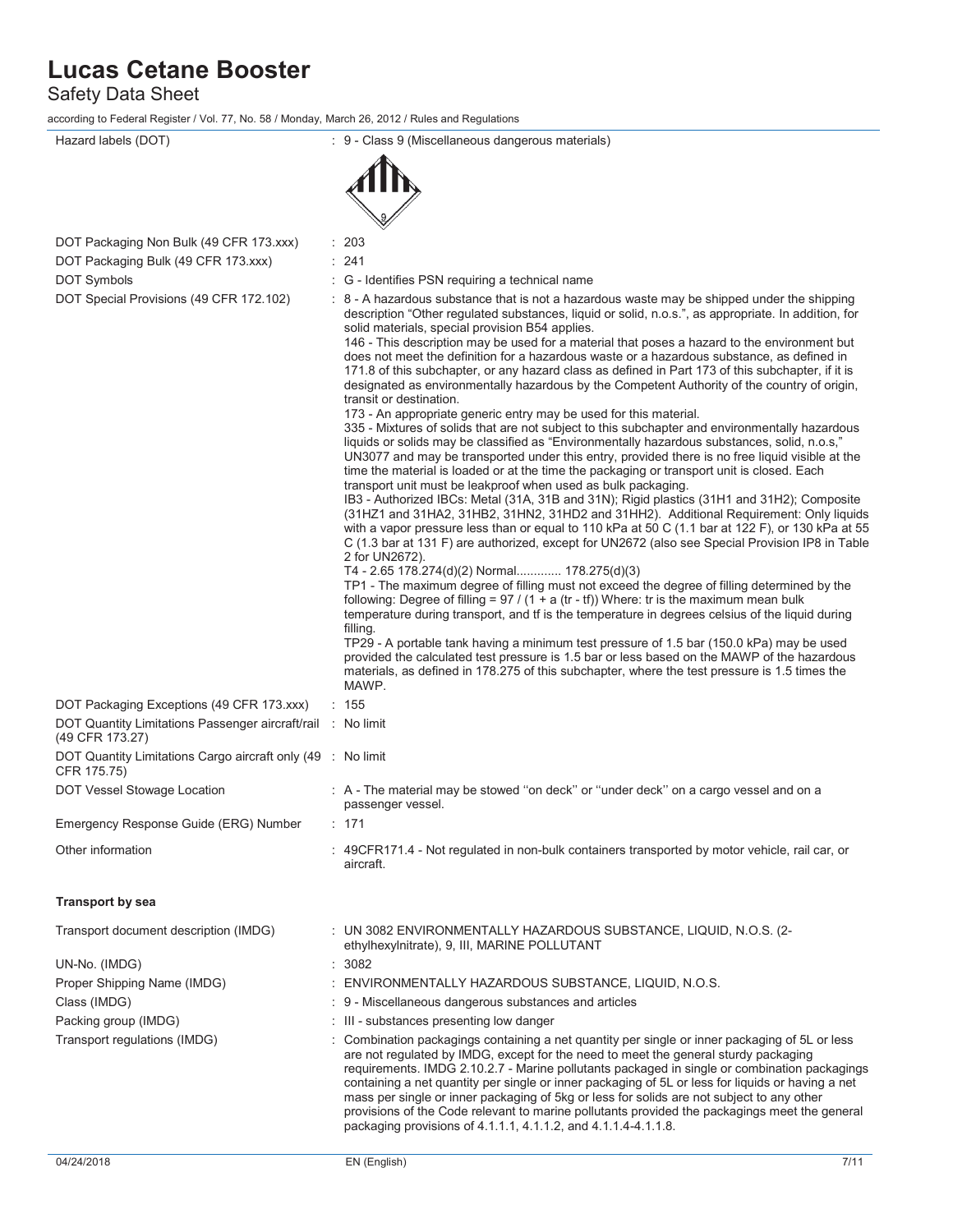Safety Data Sheet

according to Federal Register / Vol. 77, No. 58 / Monday, March 26, 2012 / Rules and Regulations

#### **Air transport**

| Transport document description (IATA) | : UN 3082 ENVIRONMENTALLY HAZARDOUS SUBSTANCE, LIQUID, N.O.S. (2-<br>ethylhexylnitrate), 9, III |
|---------------------------------------|-------------------------------------------------------------------------------------------------|
| UN-No. (IATA)                         | : 3082                                                                                          |
| Proper Shipping Name (IATA)           | : ENVIRONMENTALLY HAZARDOUS SUBSTANCE, LIQUID, N.O.S.                                           |
| Class (IATA)                          | : 9 - Miscellaneous Dangerous Goods                                                             |
| Packing group (IATA)                  | : III - Minor Danger                                                                            |

## **SECTION 15: Regulatory information**

### **15.1. US Federal regulations**

All components of this product are listed, or excluded from listing, on the United States Environmental Protection Agency Toxic Substances Control Act (TSCA) inventory

| 2-ethylhexan-1-ol $(104-76-7)$ |                                                                                                           |
|--------------------------------|-----------------------------------------------------------------------------------------------------------|
| EPA TSCA Regulatory Flag       | $\overline{\phantom{a}}$ - indicates a substance that is the subiect of a Section 4 test rule under TSCA. |
|                                |                                                                                                           |

### **15.2. International regulations**

### **CANADA**

| 2-ethylhexyl nitrate (27247-96-7)                                               |
|---------------------------------------------------------------------------------|
| Listed on the Canadian DSL (Domestic Substances List) inventory.                |
| Hydrocarbons, C11-14, n-alkanes, isoalkanes, cyclic, <2% aromatics (64742-47-8) |
| Listed on the Canadian DSL (Domestic Substances List) inventory.                |
| 2-ethylhexan-1-ol (104-76-7)                                                    |
| Listed on the Canadian DSL (Domestic Substances List) inventory.                |

### **EU-Regulations**

| 2-ethylhexyl nitrate (27247-96-7)                                                                  |
|----------------------------------------------------------------------------------------------------|
| Listed on the EEC inventory EINECS (European Inventory of Existing Commercial Chemical Substances) |
| Hydrocarbons, C11-14, n-alkanes, isoalkanes, cyclic, <2% aromatics (64742-47-8)                    |
| Listed on the EEC inventory EINECS (European Inventory of Existing Commercial Chemical Substances) |
| 2-ethylhexan-1-ol (104-76-7)                                                                       |
| Listed on the EEC inventory EINECS (European Inventory of Existing Commercial Chemical Substances) |

#### **National regulations**

### **2-ethylhexyl nitrate (27247-96-7)**

| Listed on PICCS (Philippines Inventory of Chemicals and Chemical Substances)                   |
|------------------------------------------------------------------------------------------------|
| Listed on IECSC (Inventory of Existing Chemical Substances Produced or Imported in China)      |
| Listed on KECI (Korean Existing Chemicals Inventory)                                           |
| Listed on NZIoC (New Zealand Inventory of Chemicals)                                           |
| Listed on Taiwan National Chemical Inventory                                                   |
| Listed on the AICS (Australian Inventory of Chemical Substances)                               |
| Listed on the Japanese ENCS (Existing & New Chemical Substances) inventory                     |
|                                                                                                |
| Hydrocarbons, C11-14, n-alkanes, isoalkanes, cyclic, <2% aromatics (64742-47-8)                |
| Listed on the Inventory of Existing Chemical Substances Produced or Imported in China (IECSC). |
| Listed on the Japanese ENCS (Existing & New Chemical Substances) inventory                     |
| Listed on KECI (Korean Existing Chemicals Inventory)                                           |
| Listed on Taiwan National Chemical Inventory                                                   |
| Listed on PICCS (Philippines Inventory of Chemicals and Chemical Substances)                   |
| Listed on the AICS (Australian Inventory of Chemical Substances)                               |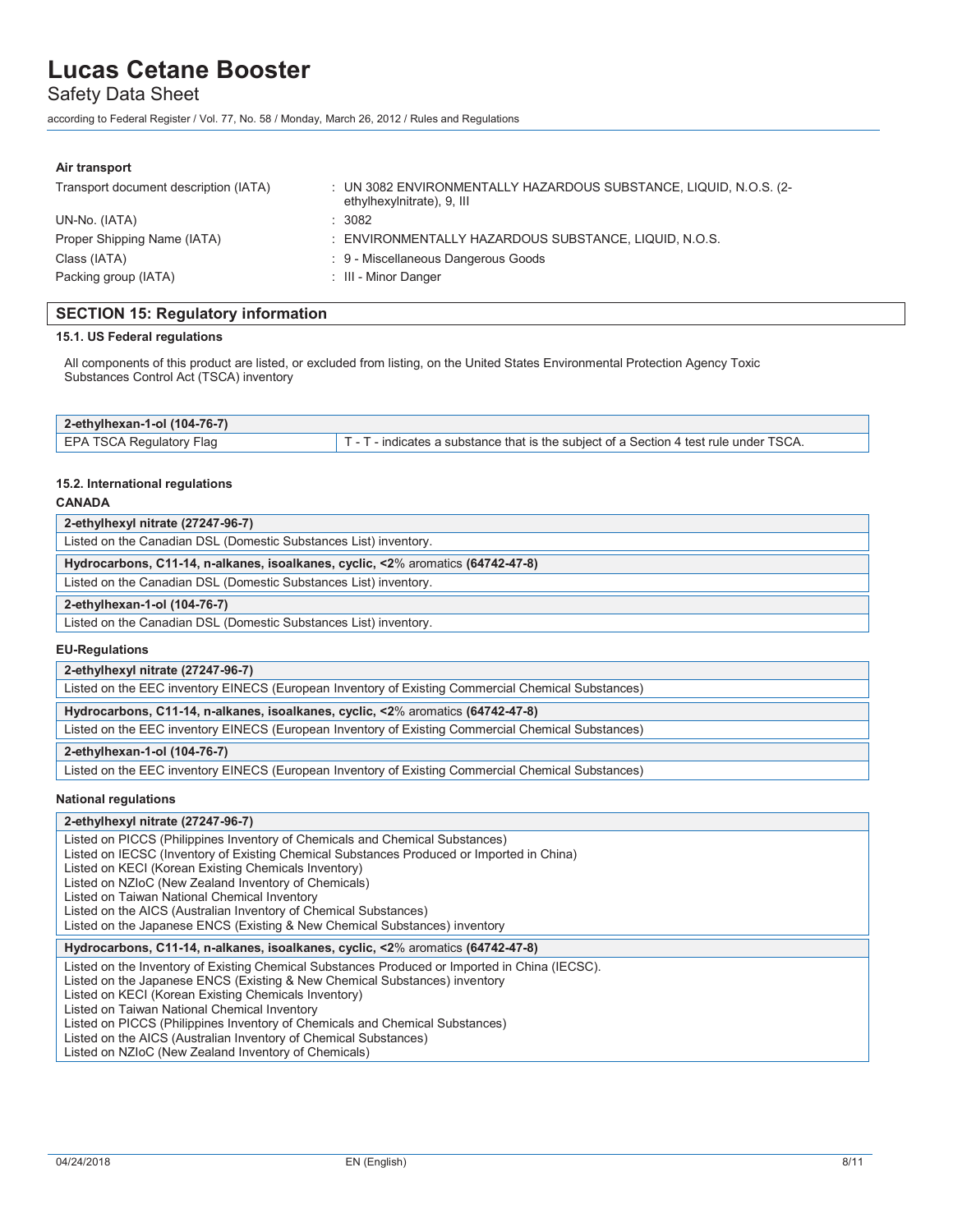## Safety Data Sheet

according to Federal Register / Vol. 77, No. 58 / Monday, March 26, 2012 / Rules and Regulations

#### **2-ethylhexan-1-ol (104-76-7)**

Listed on KECI (Korean Existing Chemicals Inventory) Listed on PICCS (Philippines Inventory of Chemicals and Chemical Substances) Listed on IECSC (Inventory of Existing Chemical Substances Produced or Imported in China) Listed on NZIoC (New Zealand Inventory of Chemicals) Listed on Taiwan National Chemical Inventory Listed on the AICS (Australian Inventory of Chemical Substances) Listed on the Japanese ENCS (Existing & New Chemical Substances) inventory

### **15.3. US State regulations**

This product can expose you to Benzene, which is known to the State of California to cause cancer and birth defects or other reproductive harm. For more information go to www.P65Warnings.ca.gov.

### **SECTION 16: Other information**

| Revision date     | : 04/24/2018                                                                                                                                                                                                                                                                                                                                                                                                                                                                                                                                                                                                                                                            |
|-------------------|-------------------------------------------------------------------------------------------------------------------------------------------------------------------------------------------------------------------------------------------------------------------------------------------------------------------------------------------------------------------------------------------------------------------------------------------------------------------------------------------------------------------------------------------------------------------------------------------------------------------------------------------------------------------------|
| Data sources      | : European Chemicals Agency (ECHA) C&L Inventory database. Accessed at<br>http://echa.europa.eu/web/guest/information-on-chemicals/cl-inventory-database. Krister<br>Forsberg and S.Z. Mansdorf, "Quick Selection Guide to Chemical Protective Clothing", Fifth<br>Edition. National Fire Protection Association. Fire Protection Guide to Hazardous Materials;<br>10th edition. REGULATION (EC) No 1272/2008 OF THE EUROPEAN PARLIAMENT AND OF<br>THE COUNCIL of 16 December 2008 on classification, labelling and packaging of substances<br>and mixtures, amending and repealing Directives 67/548/EEC and 1999/45/EC, and amending<br>Regulation (EC) No 1907/2006. |
| Other information | : None.                                                                                                                                                                                                                                                                                                                                                                                                                                                                                                                                                                                                                                                                 |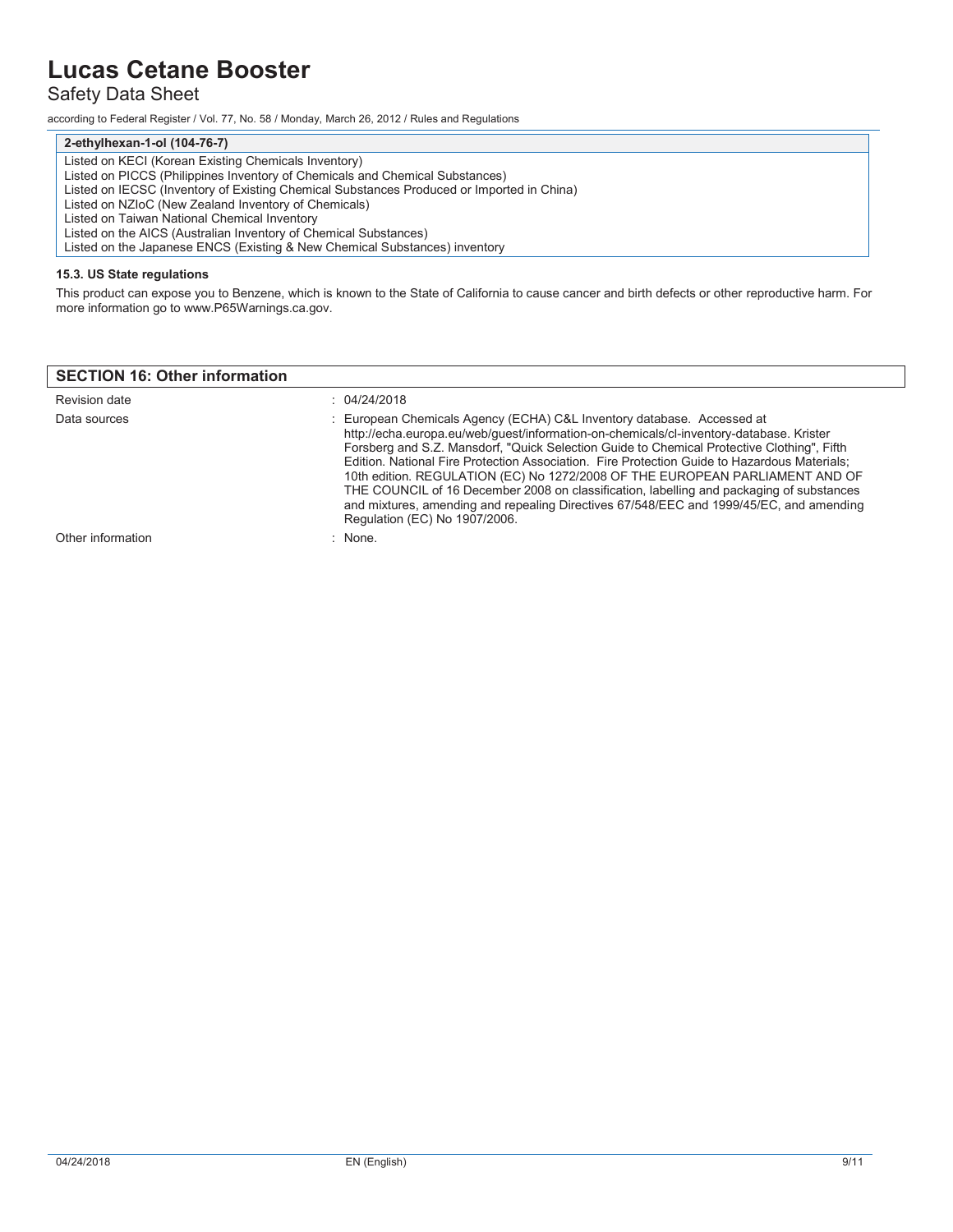## Safety Data Sheet

according to Federal Register / Vol. 77, No. 58 / Monday, March 26, 2012 / Rules and Regulations

| Full text of H-statements:                  |                                                                                            |
|---------------------------------------------|--------------------------------------------------------------------------------------------|
| Acute Tox. 4<br>(Dermal)                    | Acute toxicity (dermal), Category 4                                                        |
| Acute Tox, 4<br>(Inhalation)                | Acute toxicity (inhal.), Category 4                                                        |
| Acute Tox, 4<br>(Inhalation:dus<br>t, mist) | Acute toxicity (inhalation:dust, mist) Category 4                                          |
| Acute Tox. 4<br>(Oral)                      | Acute toxicity (oral), Category 4                                                          |
| Aquatic<br>Chronic 2                        | Hazardous to the aquatic environment - Chronic Hazard, Category 2                          |
| Asp. Tox. 1                                 | Aspiration hazard, Category 1                                                              |
| Eye Irrit. 2A                               | Serious eye damage/eye irritation, Category 2A                                             |
| Flam. Liq. 4                                | Flammable liquids, Category 4                                                              |
| Skin Irrit. 2                               | Skin corrosion/irritation, Category 2                                                      |
| STOT SE 3                                   | Specific target organ toxicity - Single exposure, Category 3, Respiratory tract irritation |
| H <sub>227</sub>                            | Combustible liquid                                                                         |
| H302                                        | Harmful if swallowed.                                                                      |
| H304                                        | May be fatal if swallowed and enters airways.                                              |
| H312                                        | Harmful in contact with skin.                                                              |
| H315                                        | Causes skin irritation.                                                                    |
| H319                                        | Causes serious eye irritation.                                                             |
| H332                                        | Harmful if inhaled.                                                                        |
| H335                                        | May cause respiratory irritation.                                                          |
| H411                                        | Toxic to aquatic life with long lasting effects.                                           |

### Abbreviations and acronyms:

| ATE: Acute Toxicity Estimate                                                                |
|---------------------------------------------------------------------------------------------|
| CAS (Chemical Abstracts Service) number                                                     |
| CLP: Classification, Labelling, Packaging.                                                  |
| EC50: Environmental Concentration associated with a response by 50% of the test population. |
| European List of Waste (LoW) code                                                           |
| GHS: Globally Harmonized System (of Classification and Labeling of Chemicals).              |
| LD50: Lethal Dose for 50% of the test population                                            |
| <b>NOEC: No Observable Effect Concentration</b>                                             |
| <b>PNEC: Predicted No Effect Level</b>                                                      |
| PBT: Persistent, Bioaccumulative, Toxic                                                     |
| STEL: Short Term Exposure Limits                                                            |
| TWA: Time Weighted Average                                                                  |